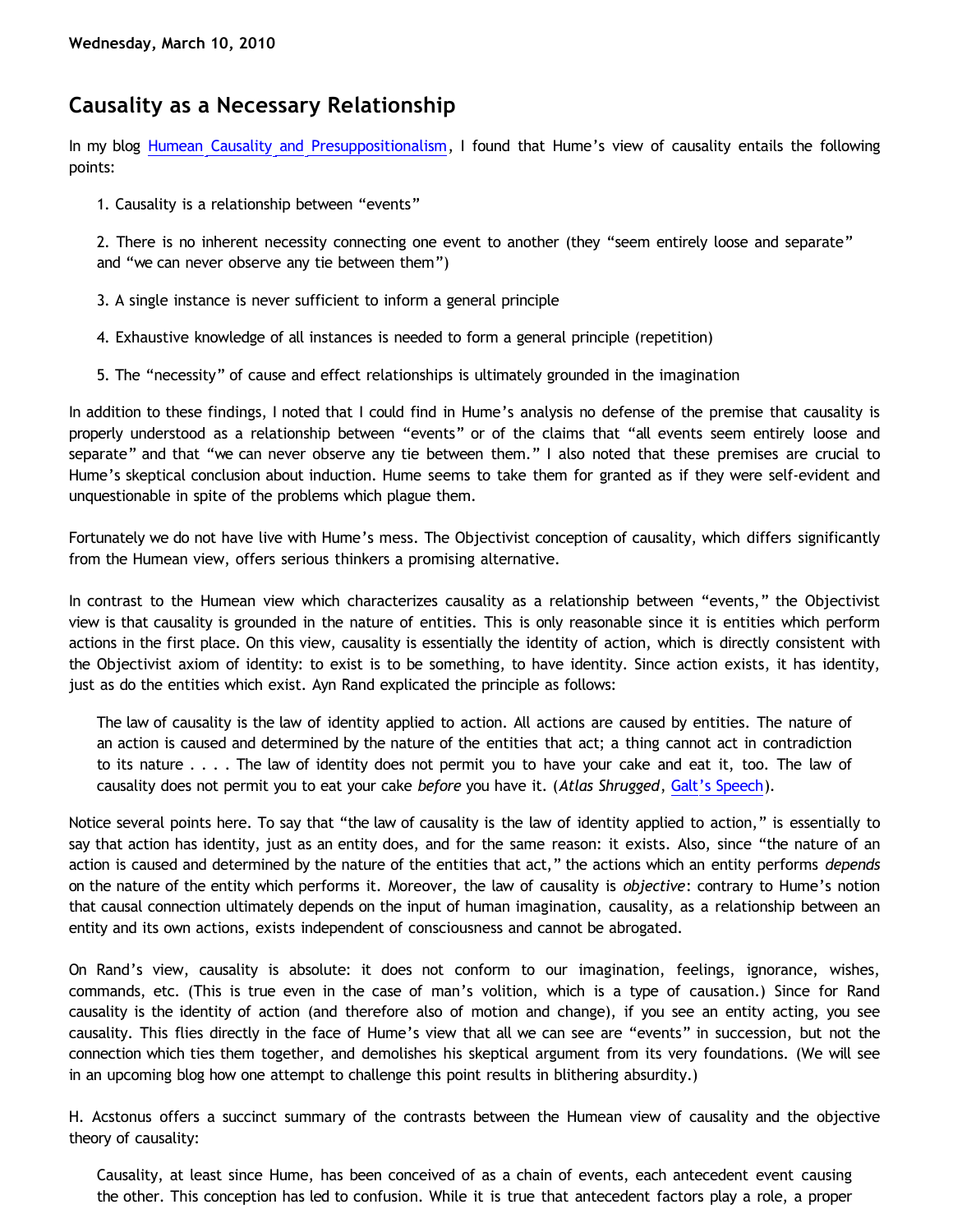conception of causality would have to incorporate a wider context. In Aristotle's view, cause and effect is rooted in the identity of acting things. What a thing is, says Aristotle, will determine what it does. An acorn can become an oak tree, and not a catfish, because that is its nature. The actions an entity can take are determined by what that entity is. On this view, when one billiard ball strikes another it sends it rolling because of the nature of the balls and their surroundings, not just antecedent events. ([An Aristotelian](http://jroberts.blogs.com/letters/2005/07/an_aristotelian.html) [Foundation for Objectivity](http://jroberts.blogs.com/letters/2005/07/an_aristotelian.html))

For Hume, as we saw in [my previous blog](http://bahnsenburner.blogspot.com/2010/03/humean-causality-and.html), the upshot is that causality, being conceived of as a relationship between *events*, entails a *necessary* connection *only so long as one's imagination is involved*. Thus it should not surprise us when theists insist that we accept Hume's overall position, since they too share Hume's primacy of the imagination in both metaphysics and cognition.

The Aristotelian alternative to Hume's position, is refreshingly sober by contrast. It is founded on the recognition that causality pertains primarily to *action*, that the action which an entity performs depends on the nature of the entity which performs it. As the above statement indicates, this is a broader understanding of causality than Hume's vague notion of a succession of events, for it subsumes not only actions resulting from antecedent factors, but also includes those actions which are self-generated and goal-oriented, such as those which biological organisms perform in the effort to exist. The standard Humean view is unable to account for this latter type of action, while failing to provide an objective account of the type of action it seeks to represent (since it bases causal connectivity ultimately in the imagination of the perceiving subject).

When explaining the objective conception of causality to presuppositionalists, it never fails to provoke their ire. They apparently have ample resentment for anyone who dares to check Hume's premises. A case in point is a recent exchange I had with one presuppositionalist who, incidentally, hesitates to state for the record whether or not he thinks Hume's argument for inductive skepticism is sound. In [a comment of mine](http://bahnsenburner.blogspot.com/2009/09/can-water-in-my-drinking-glass-turn.html), I stated the following:

Causation is the law of identity applied to action. Specifically, it is the recognition that the relationship between an entity and its own actions is a necessary relationship. The cause of action is the entity which does the acting. The idea of "causeless action" essentially affirms action without something which performs the action, which is self-contradictory. As Kelley puts it, "you can't have a dance without a dancer."

In [the same comments section](http://bahnsenburner.blogspot.com/2009/09/can-water-in-my-drinking-glass-turn.html), presuppositionalist Chris Bolt responded to my statement with a question:

How do you know that the relationship between an entity and its own actions is a necessary relationship?

Because, as I had quoted Kelley, "you can't have a dance without a dancer." There can be no action without an entity to perform it. The existence of something which acts is a *necessary precondition* for any action. Also, action is the action *of* the entity which performs it. As such, action is an attribute of something that exists, which means: it is part of its nature. Since a thing is itself, and what a thing is includes all of its attributes (not just some arbitrary selection of those which belong to it), the actions which a thing performs are part of its nature. This can only mean that an entity acts *in accordance to* its nature. Why? It must first exist before it can act, and if an entity exists, it must be something specific, it must have a nature, it must be finite. An "infinite range" of actions is not possible for something which is finite in nature (and there is no such thing as an entity that is infinite in nature).

Stated another way: without something which performs an action, there can be no action to begin with. Action is not an entity, but the activity *of* an entity. Action is something that an entity *does*. In order for action to exist, an entity must *first* exist in order to perform the action. In this sense, existence comes *before* action. Since there cannot be any action without an entity which performs the action, an entity is necessary for action to take place. This recognition is axiomatic: it is implicit in any perception of entities performing actions, and the axiom of causality makes this recognition explicit.

## As Kelley notes:

If actions depend on entities, then an action must depend on the *nature* of the entity that acts. A thing is its nature. If we try to imagine an action that depends on an entity but not on its nature, we have to imagine the entity as distinct from its nature. We have to drive a kind of metaphysical wedge between a thing and what it is. But a thing is what it is. There's no such gap. So now we know that an action must depend on the nature of an entity. ([Universals and Induction](http://www.objectivismstore.com/store/comersus_viewItem.asp?idProduct=35))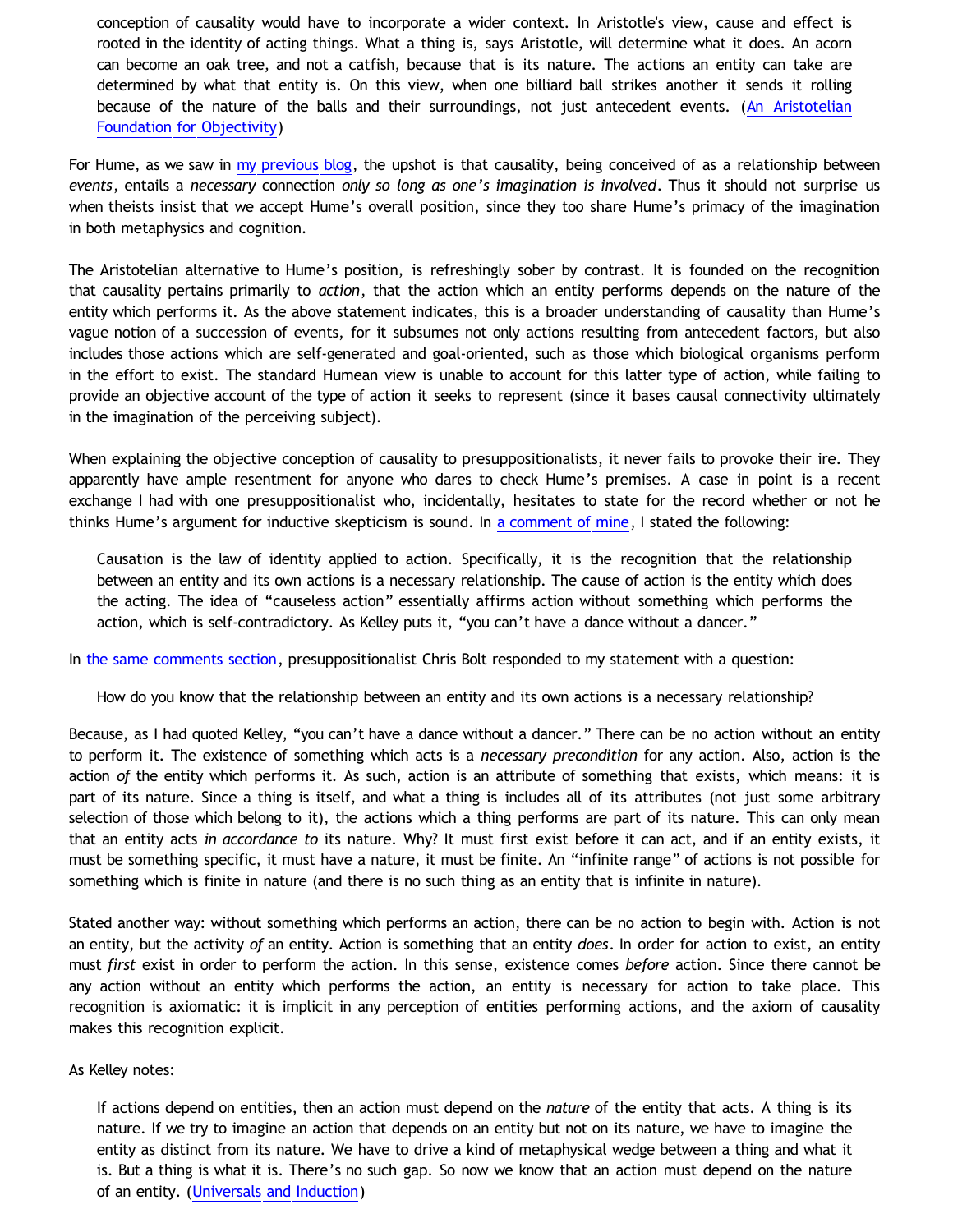The law of identity is the recognition of the fact that to exist is to be something, to have a nature. Since action exists, action has identity. Why would the law of identity not apply to action if action exists? Blank out. But consider: if action did not have identity, how could we formulate concepts which identify actions? Think of all the verbs in the English language. Verbs like 'to walk', 'to swim', 'to think', 'to exercise', etc. All these verbs name actions. How could actions be named if they did not have identity?

But Bolt seems to think that the law of identity does not apply to action. In the same comment, he continued:

If the law of identity functioned as you assume it does (applied to action) then I am not sure that there can be change.

Notice the uncertainty here. Notice also that Bolt does not explain why he's not sure that there can be change if the law of identity applies to action as well as to entities. Yet Bolt himself uses verbs all the time to specify actions, just as he does in the above statement. How could he do this if the law of identity did not apply to action?

Also, if change is the identity of action, then when we observe change, we are observing the identity of action. Thus to deny the identity of action is to deny change as such. But since we perceive action directly – such as when we perceive an entity moving, then we are perceiving change. And if we perceive change, then we are perceiving action which possesses identity.

On [a later occasion](http://bahnsenburner.blogspot.com/2009/10/chris-bolt-on-hume-and-induction.html), Bolt expressed himself more confidently:

Trying to apply identity to the problem leads to the conclusion that there is no change.

Again, no argument here. Just more bald assertion. Also, no explanation of how we could identify actions if the law of identity did not apply to them. To say that the law of identity does not apply to action, is to affirm that action has no identity. Thus, using verbs to denote actions while affirming such a view, commits the fallacy of the stolen concept. If Bolt is going to be consistent with his position, he will have to stop using concepts which denote actions. But I wager that he will not be consistent with his own position and continue to trade in stolen concepts.

In a [recent blog](http://www.choosinghats.com/?p=997), Chris Bolt openly confesses that Christianity does not hold to the objective understanding of causality:

The Christian is not committed to this Objectivist idea that natural law is essentially identity applied to action. Such an idea is inconsistent with the Christian worldview since there are actions God has taken which may be identified but have nothing to do with anything natural (e.g. the exchange of love between the Persons of the Trinity).

In other words, according to Bolt (Christianity's spokesman of the moment), Christianity holds that the law of identity does *not* apply to actions. This can only mean that on the Christian worldview, *action has no identity*, for the law of identity does not apply when it comes to action. And yet, Bolt still thinks that actions "may be identified," even though on his view they have no identity which can be idenitfied. What is it that he is identifying when he pretends to be identifying action when what he pretends to be identifying is said not to have any identity? Blank out.

Again, we find that stolen concepts are unavoidable for the Christian, as I've pointed out on numerous occasions before. Bolt insists, for reasons which remain unexplained, that the law of identity does not apply to actions, and yet he performatively undermines this position every time he uses concepts to denote any action. How do you identify something that is exempt from the law of identity? How can you integrate units which have no identity into a concept? Bolt has no explanation for these questions, and seems not even to have anticipated them.

But I have seen the type of objection raised by Bolt before, and can only suspect that it is informed by an understanding of identity which Objectivism does not share. According to Objectivism, the identity of an entity is not restricted to what that entity is at a given instant in time, as if it were freeze-dried and placed on a microscope slide. Such a view would arbitrarily divorce an entity from any actions it performs or could perform. If this does not characterize the Christian understanding of identity, what is its understanding of identity, and where would one go to find it? Many Christians point to Exodus 3:14 as the source for their knowledge of the law of identity (or its several immediate applications), but I've already pointed out several problems with this before (see [here\)](http://bahnsenburner.blogspot.com/2009/08/razorskiss-on-christian-god-as-basis-of_21.html). So the question remains: Where does one go to find a distinctively *Christian* understanding of the law of identity, hopefully for Bolt's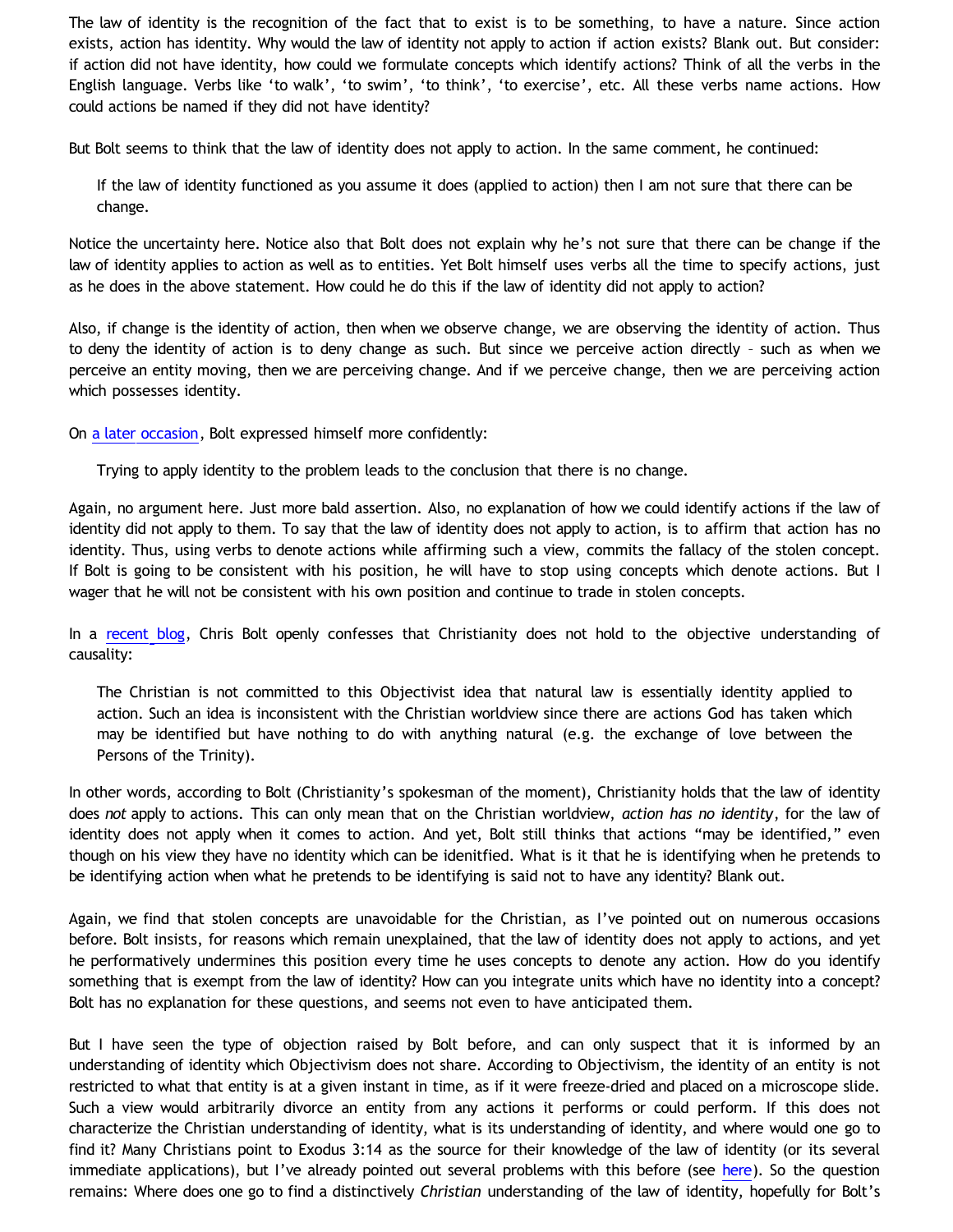sake one which supports him in his denial of the application of the law of identity to action?

Now the theist could, in contradiction to Bolt, acknowledge that action does have identity (i.e., that the law of identity does, contrary to Bolt's protests, apply to action), and yet affirm that the action which an entity performs does not depend on the nature of the entity performing it. On this view, a billiard ball's rolling across a pool table has nothing to do with its spherical shape; a bird's flight has nothing to do with its wings' movements; a skier's descent on a snowy mountain slope has nothing to do with the skis attached to his feet, etc. But what would justify such a position? I've seen no attempt to address such quandaries, and yet they result directly from a denial of the Objectivist conception of the law of causality.

Neither alternative – whether it be denying that action has identity, or denying that an entity's actions depends on its nature – bodes well for intelligibility whatsoever. Either denial reduces to a belligerently absurd conception of the universe.

By recognizing that causality is the law of identity applied to action, Objectivism is noting several facts which are perceptually self-evident, which include (but are not necessarily limited to the following):

- 1. Action exists
- 2. Because action exists, it has identity
- 3. Action is action *of* something which acts
- 4. The actions of an entity depend on the nature of the entity which performs it

Etc.

The first of these is perceptually self-evident: we perceive the action which entities perform directly. When we see a squirrel darting across the street to avoid an oncoming car, we see it acting (though for the Christian this action apparently has nothing to do with the fact that it possesses legs).

The second point is also perceptually self-evident: when we see a squirrel running, we see it *running* (as opposed to baking a cake, drilling a hole, operating heavy machinery, etc.). In other words, its action has identity, which means: the law of identity applies to the squirrel's actions as well as to it as an entity distinct from others. Indeed, if the law of identity did not apply to the squirrel's actions, how could we speak about its actions? How could we identity those actions? How could we make sense of them? Not surprisingly, there is no answer to these questions from the anti-Objectivists.

The third point is the recognition that action does not exist on its own, that action is the action of something which performs the action, that action only occurs if there is some entity or substance which acts. We do not say "I saw running" while intending to mean that there was nothing which did the running. We would naturally ask the question " What did you see running?" (for it could have been a squirrel, a mouse, a cat, a businessman, etc.), because - as the third point recognizes – action is action *of* something which acts. If in response to the question, "What did you see running?" your respondent answered, "Oh, nothing was running, I just saw running by itself," would this be sensible? To be consistent in denying the Objectivist conception of the law of causality, one would indeed have to affirm this, and thus openly announce his worldview's enshrinement of the absurd.

The fourth point continues the sequence of perceptually self-evident recognitions, noting specifically that, since action exists (point 1), action has identity (point 2) and action is the action *of* something (point 3), the identity of action rests on the identity of the entity performing it. A billiard ball has the ability to role because it is spherical, is heavier than air, is not fixed in place, etc. A bird can fly because of the movements of its wings. A squirrel can run because it has legs. Etc. To deny these facts is to say that the nature of an entity is irrelevant to the kinds of actions it can and does perform, which is simply to declare an open assault on the data we perceive in the world. Again, what justifies such a move? For some, belief in invisible magic beings apparently does. On a view which denies the objective understanding of the law of causality, the fact that a man's legs have been amputated has no causal relationship to the fact that he can no longer walk. Given the absurdity of such a position, don't be surprised when theists fail to be consistent with it. Don't be surprised when you see these same people acting in accordance with their own natures. For instance, if they want to get to another part of town, don't be surprised to find them either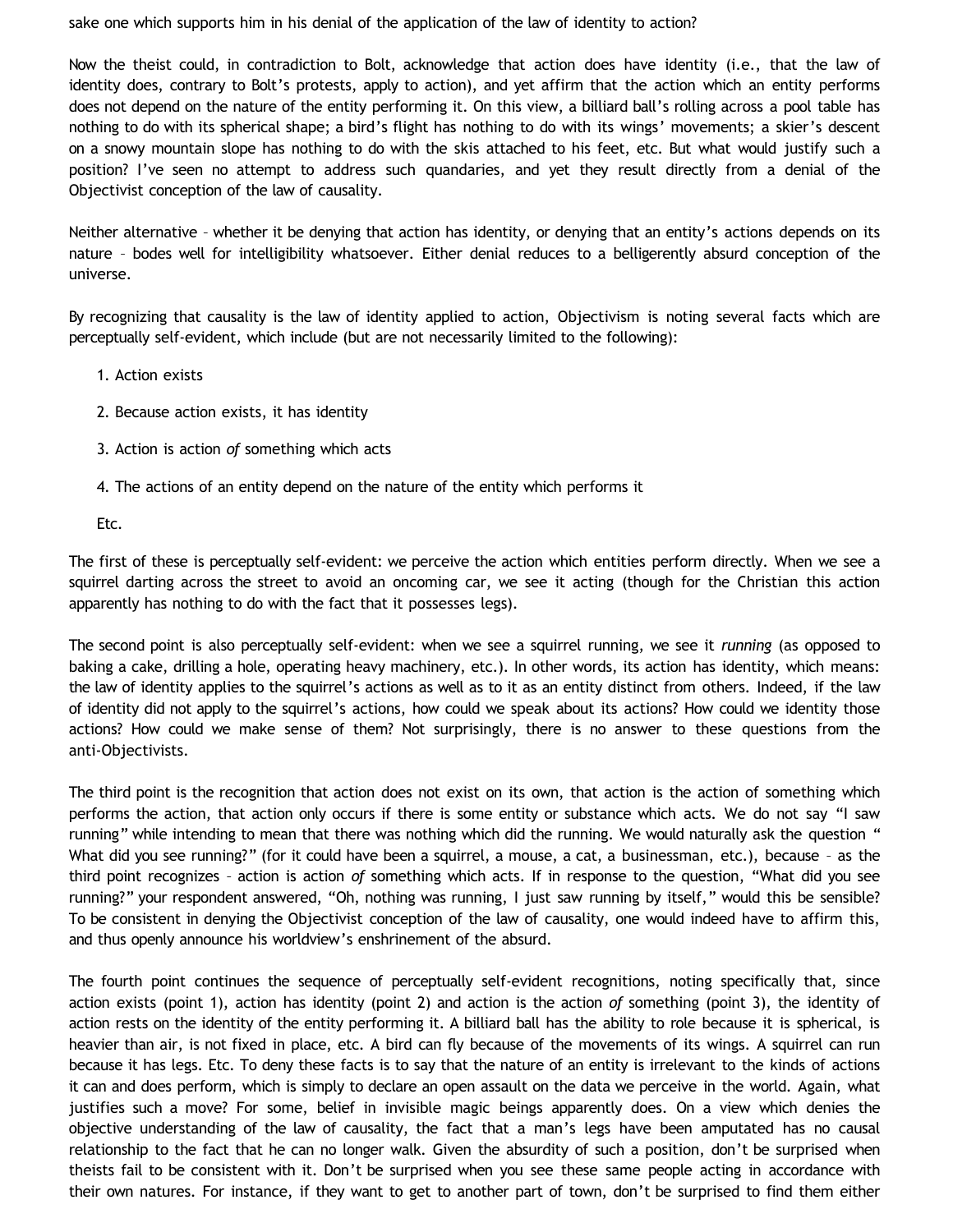walking, driving a car, taking a bus, etc., as opposed to being magically transported there.

So while many thinkers will kick and scream against the *objective* understanding of causality, it should be of no surprise when their preferred *subjective* alternative leads to absurdity and is typically abandoned before it is even attempted.

Bolt [asked some additional questions](http://bahnsenburner.blogspot.com/2009/09/can-water-in-my-drinking-glass-turn.html), and apparently believes his questions constitute problems for my position:

You have a much bigger problem though. How do you know what actions an entity is capable of?

Luckily, my worldview allows for the fact that the human mind is capable of *learning* about the world. I know what actions an entity is capable of by the same process that I use in knowing anything else: by means of *conceptual integration*. This process is explained in Rand's *Introduction to Objectivist Epistemology*, which outlines the objective theory of concepts. What method does Bolt propose as an alternative to the objective theory of concepts? The last time I checked, Christianity has no theory of concepts. And when asked to indicate where he would turn to find a reliable theory of concepts, Bolt can only [respond with snarky sarcasm](http://www.choosinghats.com/?p=919). Does he suggest that praying to his god is a viable alternative to conceptual integration? Or, waiting for transmissions from the "sensus divinitatus"? Since Bolt rejects the objective worldview, let's put whatever method he proposes as an alternative side by side with the objective position, and see which is more reliable in producing genuine knowledge about the world. We could take [this](http://katholon.com/RK.htm) [discussion](http://katholon.com/RK.htm) as a point of departure.

Bolt then asks:

How do you know that the entity of water is not in a necessary relationship with the action of producing merlot all by its lonesome?

Of course, we know this by means of induction. Specifically, I know this by integrating the law of causality (as it is understood *objectively*) to concepts of existents. As a rational animal – i.e., as a biological organism possessing a consciousness which has achieved the conceptual level of cognition, I am capable of inductive reasoning, which makes use of a broad spectrum of specific information that I have gathered from reality and validated according to an objective process, and subsequently integrated with yet further information which has similarly been developed through the same objective process, to produce knowledge on a general level. After all, that is what induction does: it empowers a mind to move from knowledge about particular units to knowledge about the general class of units to which those particulars belong. This is a conceptual process, but it will never be understood fully without a good understanding of concepts.

I expect that Bolt & co. will charge my answer here of begging the question. But this would be a category mistake, and suggests that charging opponents with such fallacies is an acquired habit which has not been critically examined. When one is asked to identify the process by which he arrives at a judgment about the behavior of a *specific* class of entities or substances, how could induction not be part of the process? Asking "How do you know that the entity of water is not in a necessary relationship with the action of producing merlot all by its lonesome?" is not asking one to *justify* induction (as if it needed justification), but to *apply* it.

It is fascinating, however, that a Christian would ask the question which Bolt poses above. It suggests that his real concern is not to defend Christianity, but to denigrate human cognition as such (it's true: in the end these two activities share the same goal). Suppose for a moment that I were to respond to Bolt's question by saying, "I see no reason why the entity of water should not be in a necessary relationship with the action of producing merlot *all by its lonesome*," I would well be in the position of supposing that Bolt's god was not necessary for the water in the water pots at the marriage of Cana to turn into wine (cf. John 2:1-11). The skepticism which Bolt is in effect endorsing here would effectively bring his god's role in causing miracles into serious question. The miracle story in the gospel of John assumes that something other than the water itself brought about its transformation into wine, namely the conscious activity of an omnipotent savior-deity. Similarly, what if one affirms that there is no reason to suppose that a human corpse cannot rise from the dead on its own, thus dismissing Christianity's supernatural explanation of the resurrection of Jesus? By going with the alternative view which Bolt raises in his line of questioning, how is Christianity served? How is he giving glory to his god? If Bolt's god is glorified by his denial of the fact that action has identity, that the actions which an entity performs depend on the nature of the entity performing it, that the relationship between an entity and its own actions is therefore a necessary relationship, this tells us not only about Bolt's overall worldview, but also the god which he worships.